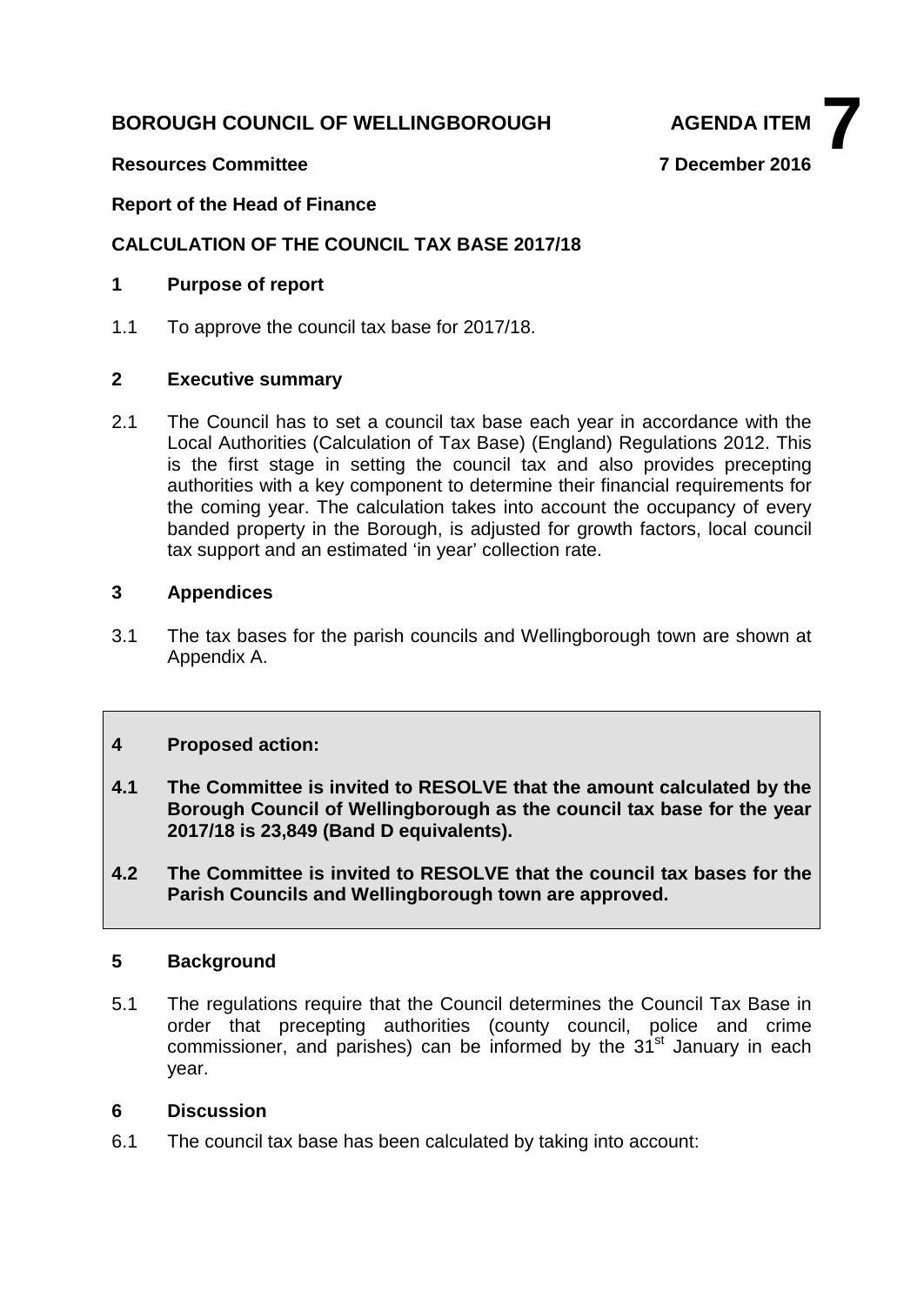- (a) the present occupancy situation,
- (b) new dwellings becoming chargeable,
- (c) the ratio of the bands to band D,
- (d) the estimated collection rate,
- (e) local Council Tax discounts, and
- (f) the Local Council Tax Support Scheme.
- 6.2 The council tax base for the Borough of Wellingborough is calculated at 23,849 band D equivalents as required by regulation (2016/17 – 23,480). The attached schedule details the breakdown of the tax base for the parishes and Wellingborough town.
- 6.3 Regulations which were introduced in 2012/13, require that adjustments made for council tax support reductions and discount changes are included in the tax base for local precepting authorities (parishes).

#### **7 Legal Powers**

- 7.1 Local Government Finance Act 1992.
- 7.2 Local Government Finance Act 2012

#### **8 Financial and Value For Money Implications**

8.1 The council tax base is used to determine the level of Council Tax for each property.

#### **9 Risk Analysis**

| <b>Nature of risk</b>                                | <b>Consequences</b><br>if realised | <b>Likelihood of</b><br>occurrence | <b>Control</b><br>measures |
|------------------------------------------------------|------------------------------------|------------------------------------|----------------------------|
| The Council Tax   Delay or loss in<br>is incorrectly | local taxation                     | Low                                | Internal<br>procedures &   |
| determined.                                          | collection.                        |                                    | scrutiny.                  |

## **10 Implications for Resources, Stronger and Safer Communities, and Equalities**

10.1 No further specific implications other than those referred to in the report.

## **11 Author and Contact Officer**

Nigel Robinson, Principal Revenue and Benefits Manager.

**12 Consultees**

Liz Elliott, Head of Finance.

## **13 Background Papers**

13.1 The Local Authorities (Calculation of Council Tax Base)(England) Regulations 2012

Localising Support For Council Tax, Council Tax Base and funding for local precepting authorities: Government response to the outcome of consultation.